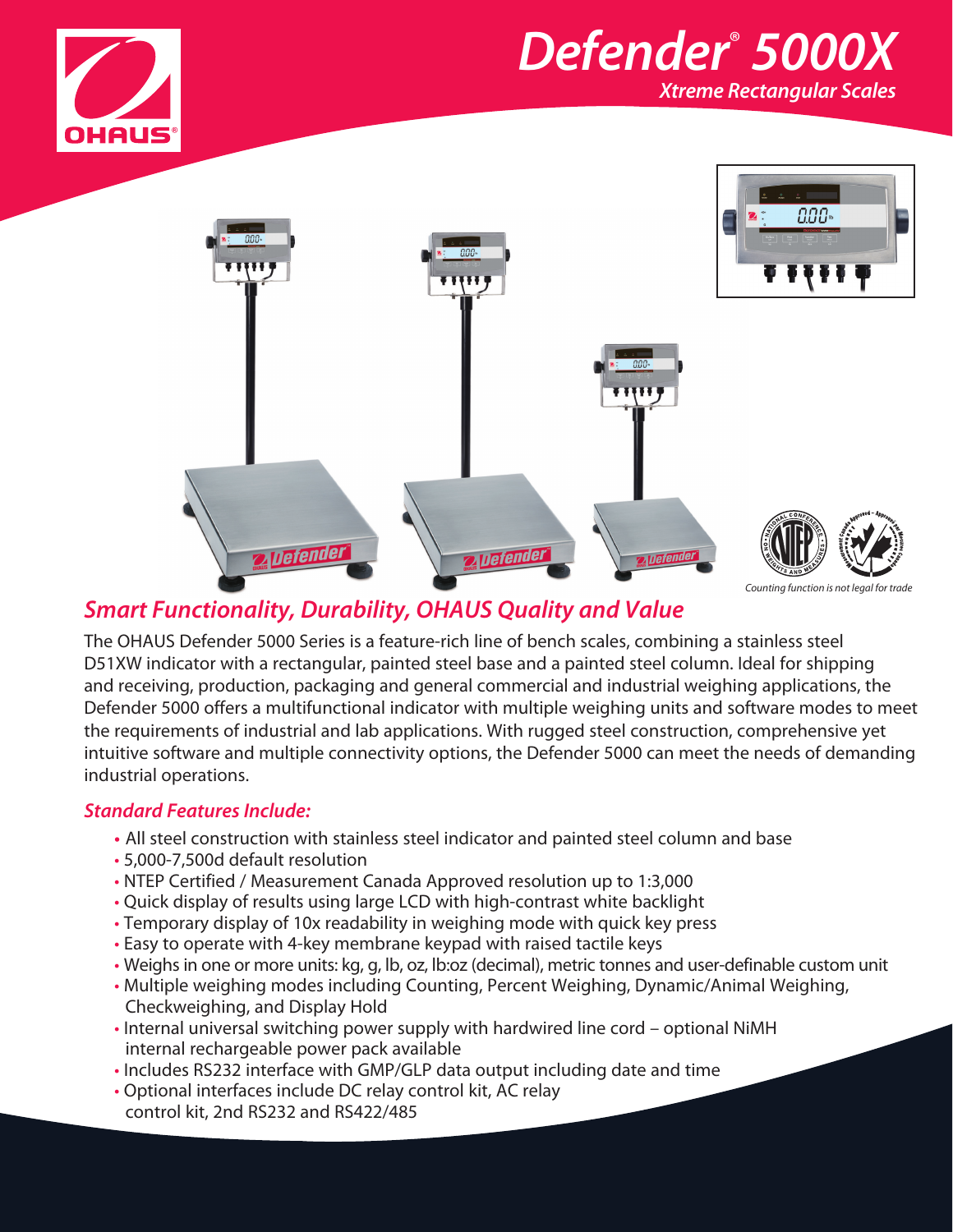# *Defender*®  *5000X Xtreme Rectangular Scales*

## **The Defender 5000 Offers Multiple Features and Easy Configuration:**

To meet different operational needs, the Defender 5000 includes a suite of configurable software:

• Counting mode for packaging and inventory control, enabling counting into a container or out of a container for bulk operations. Supports a maximum counting resolution to 1:300,000 (minimum APW equal to 0.1d), selectable auto-optimization of average piece weight (APW). APW data can be displayed at any time using a quick key press

• Percent Weighing mode for formulation and mixing applications, with display of reference weight with quick key press

• Dynamic/Animal Weighing with selectable weigh times from 0-60 seconds

• Checkweighing function for packaging and weight checking, with display of results using LCD display and red/yellow/green LEDs. Audible beeper can be configured to prompt when weight is within range, under, over, or under or over range. Target weight values can be displayed at any time using a quick key press

• Display Hold mode for weighing large packages holds last stable weight on display until cleared

• The Defender 5000 weighs in one or more user-selectable units: kg, g, lb, oz, lb:oz (decimal), metric tonnes and user-definable custom unit

• Supports GMP/GLP data output with date, time user ID, project ID and scale ID. The Defender 5000 features selectable print options for data and print format

• To limit operator access to functions, the Defender 5000 offers both software lockouts for menu items as well as individual key functions

# **Outline Dimensions**

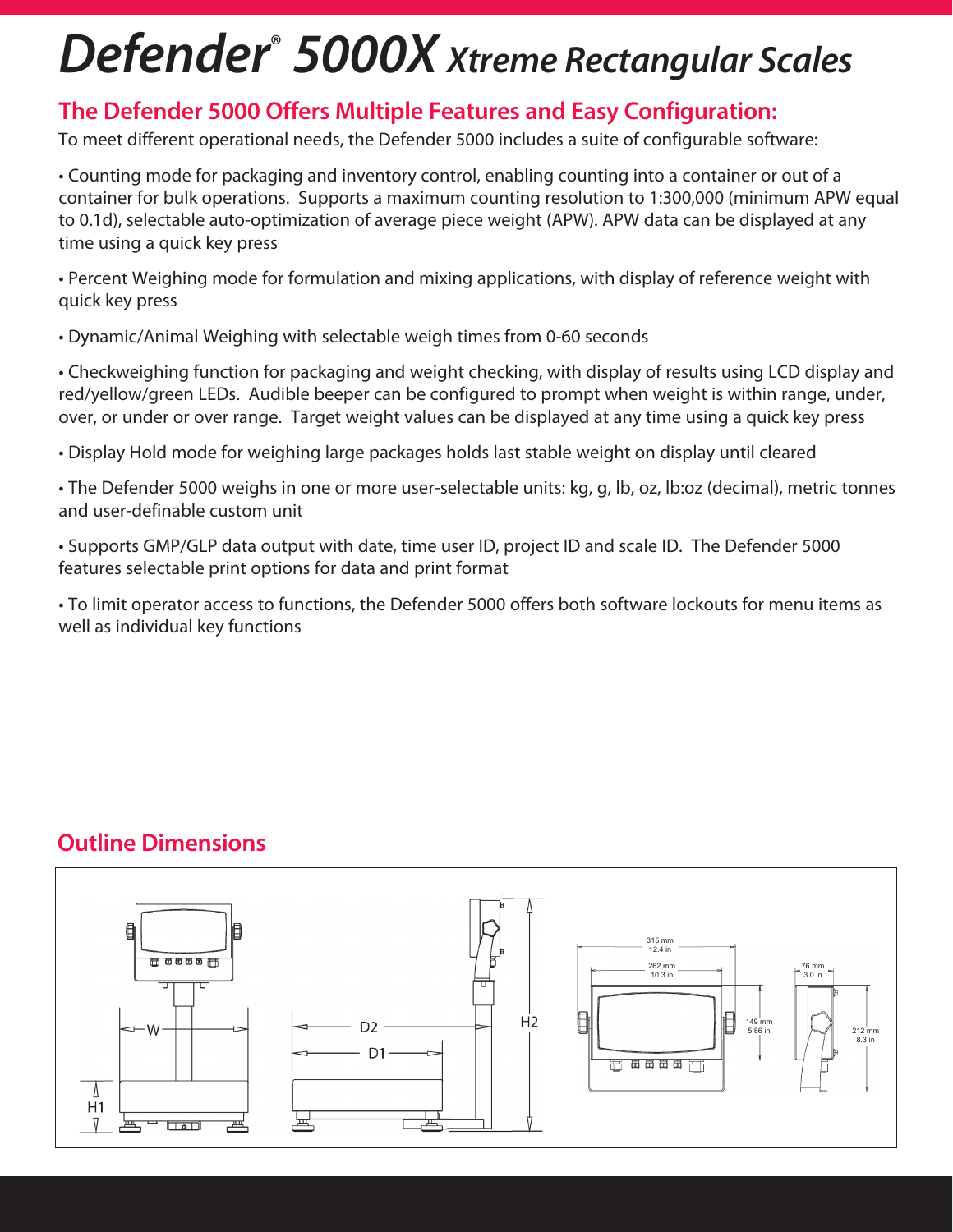## **Standard Features:**



#### **Options and Accessories**

| <b>Power Options</b>                         |  |
|----------------------------------------------|--|
| Rechargeable Battery Kit, T51P/T51XW80500729 |  |

| Compact Dot Matrix Impact Printer80252042                |
|----------------------------------------------------------|
|                                                          |
|                                                          |
|                                                          |
| Paper for Printer, 80252042 (1 roll) 80251932            |
|                                                          |
| RS232 Cable & Adapter, 80252042 Printer to T51XW80252574 |
| RS232 Cable, PC 9 Pin to T51XW 80500552                  |
| RS232 Cable, PC 25-pin to T51XW 80500553                 |
|                                                          |